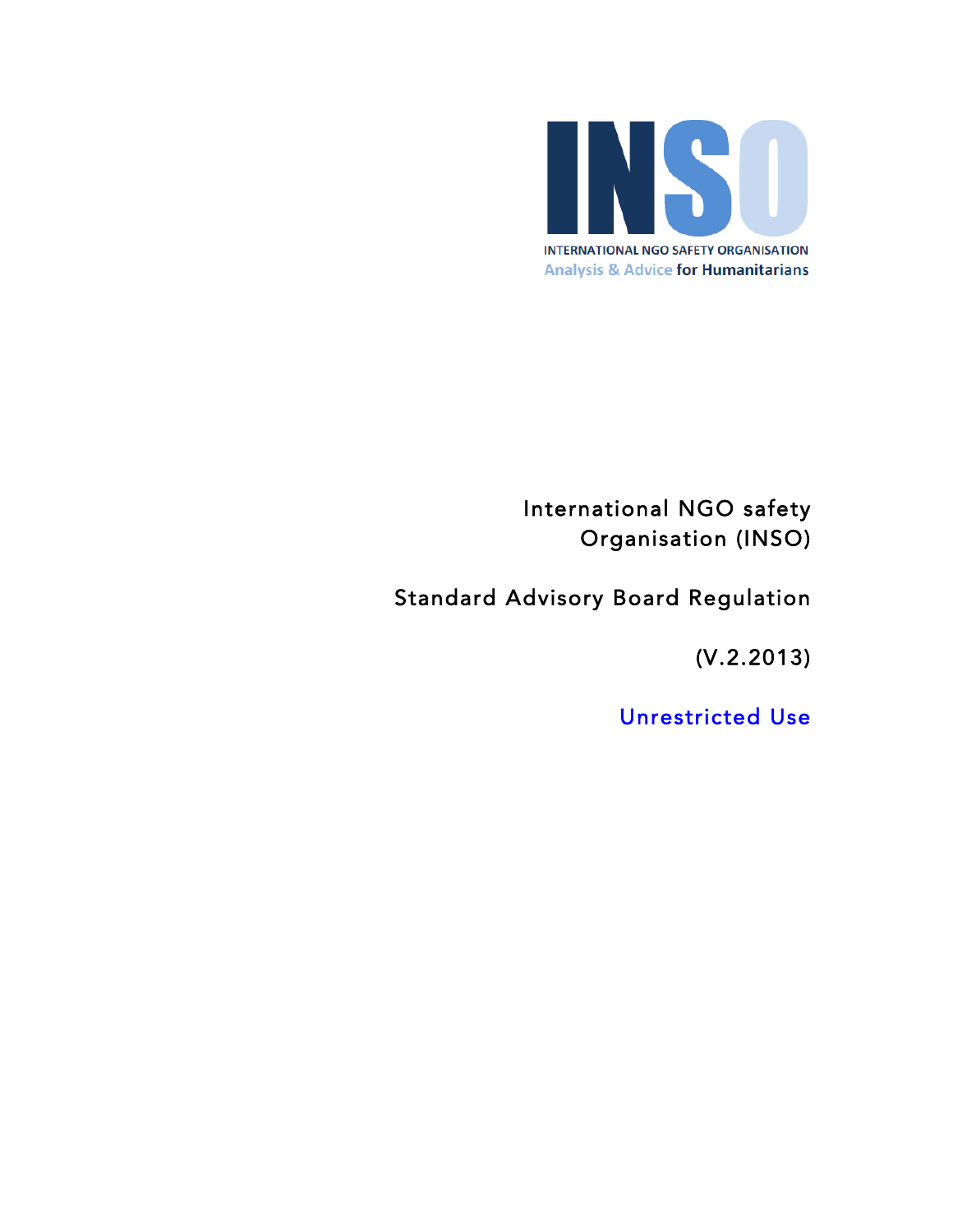#### 1. BACKGROUND

- 1.1.An INSO platform exists to provide services to the NGO community. As such, the structured participation of NGOs in the design, monitoring and evaluation of such services is a fundamental requirement.
- 1.2.INSO is committed to ensuring such participation through the establishment of an NGO Advisory Board (hereinafter 'the Board') that is a common feature across all INSO managed projects.
- 1.3.The Board is a self-selecting, standing body to represent NGO interests and to ensure that the INSO platform remains relevant to the local circumstances. The Board has practical abilities to guide the development of the INSO platform, which are laid out in this document.
- 1.4.INSO ensures that maintaining the integrity and function of the Board is a specific job requirement for the INSO Director, and s/he is required to act on its advice within the scope of this document.
- 1.5.Board membership remains voluntary and limited as defined in this document and does not confer any legal or financial responsibility.
- 1.6.In Emergency Response contexts, Board formation may be temporarily substituted in favour of more informal consultations mechanisms and contact groups as long as such measures to do endure beyond six months.

#### 2. MEMBERSHIP

- 2.1.As a '*by NGO, for NGO'* platform model, membership of the Board is only available to NGOs as defined in INSO registration criteria.
- 2.2.Other types of organisations may be granted observer status at the agreement of the Board but under no circumstances can they be considered Board members (see 2.10).
- 2.3.The formal members of the Advisory Board for [INSET COUNTRY] are listed at ANNEX 1.

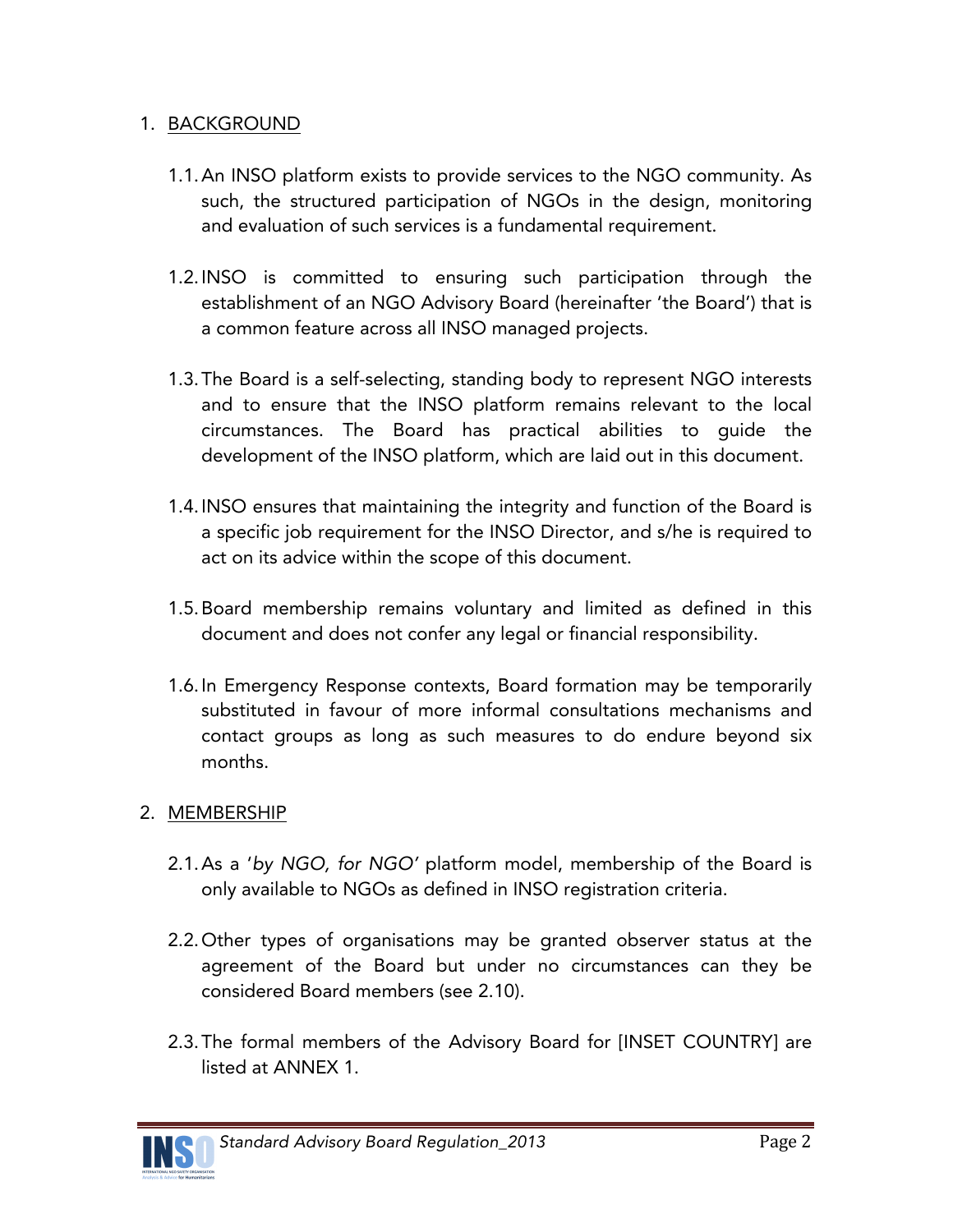- 2.4.The Board size will be maintained at a level that is both manageable and effective within the local context – being not less than six and not more than twelve.
- 2.5.The expansion or contraction of the Board shall be discussed by current members as required.
- 2.6.The Board must at all times reflect the wider diversity of the total NGO community it represents for example in terms of origin, character, size, budget, programming etc.
- 2.7.Membership is unpaid and voluntary. Members may resign their membership at any time on provision of seven (7) days notice. Membership is transferable by inheritance or agreement.
- 2.8.Members are committed to an active and constructive participation, acting in a spirit of equality, partnership and transparency.
- 2.9.Members are committed to acting, as far as feasible, as representatives of the broader community of humanitarian and development agencies in the country but without prejudice to their own specific capacities, priorities and skills.
- 2.10. Donor representatives, INSO management, and the individuals or institutions listed in ANNEX 2 to this document, are authorised to participate in Board meetings and to voice their opinion but will not be considered formal Board members for any purpose.
- 2.11. A maximum of three (3) additional NGOs are welcome to attend, without prior approval, per meeting as non-members in order to raise or discuss specific issues on their own. Notification of intent to attend should be provided to the INSO Director seven days in advance of the scheduled meeting.
- 2.12. The Board will reserve the right to expel a member and declare a Board seat vacant if it determines that the spirit of participation is not being upheld by the sitting member.

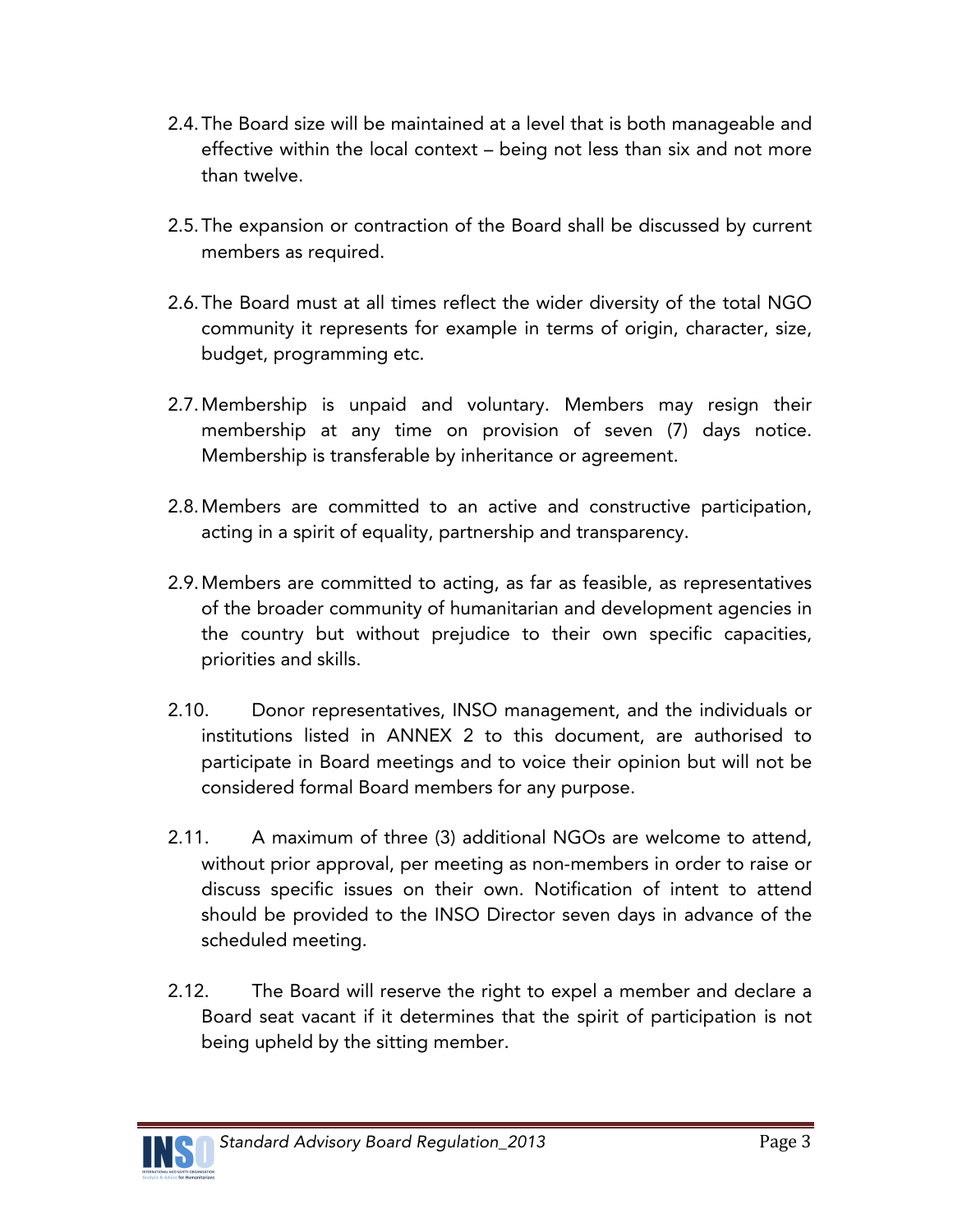2.13. The INSO Director will be responsible for making any updates or changes to this document in full cooperation with the Board members and INSO.

### 3. MEETING SCHEDULE & QUORUM

- 3.1.Ordinary Meetings shall be not less than every quarter (3 months) or according to the convenience of the majority.
- 3.2. A minimum of 50% of the formal Board members sitting at the time must be present to constitute a quorum.
- 3.3.The Board members or the INSO Director may initiate an Extraordinary Meeting at any time as may be required. Extraordinary Meetings fall under the same regulations as Ordinary Meetings.
- 3.4.The INSO Director is responsible for collecting agenda items from the Members and then convening meetings with not less than seven (7) days notice.
- 3.5.The INSO Director will administrate and chair the meetings and be responsible for scheduling, announcing, minutes and participants. This function may be delegated to another INSO staff member.
- 3.6.Meetings will generally be held at the INSO country office or at any other location considered convenient to the majority.

#### 4. PURPOSE & POWERS

- 4.1.The general purpose of the Board is to provide a regular opportunity for structured feedback on the relevance and quality the INSO platform and the services it delivers as well as to support, guide and advise the INSO Director on all matters that may time to time affect the programme.
- 4.2.The Advisory Board had specific powers in the following four areas:
	- 4.2.1. To establish, amend and update the INSO Scope of Services: The Board will be responsible for deciding the initial menu of services offered by INSO and then for monitoring the on-going

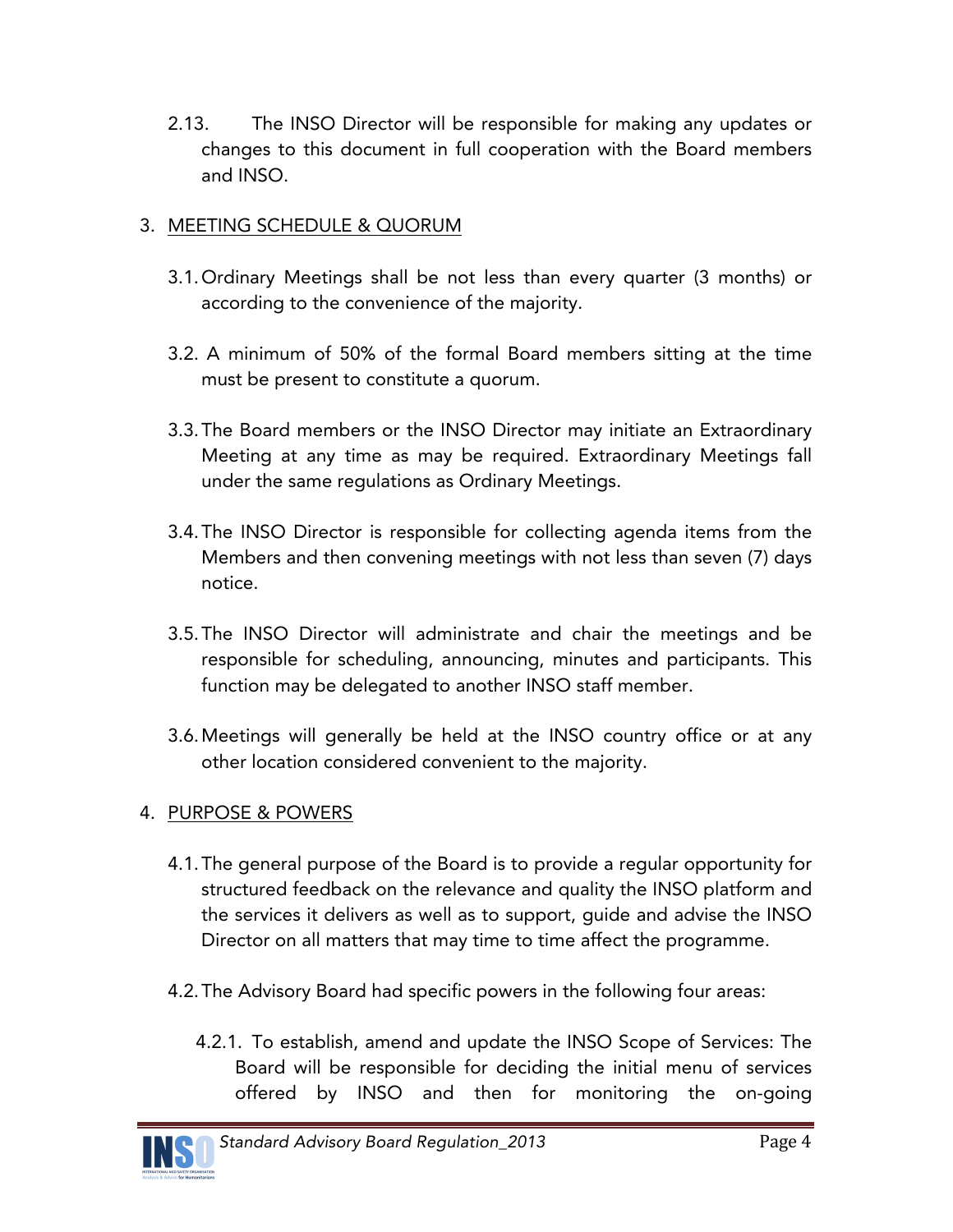relevance/utility/quality of such services to them as the context changes and, where necessary, requesting modifications, updates or suspensions as may be required by context.

- 4.2.2. To discuss and approve the definition of service users: The Board will be responsible for considering the default INSO definition of service users<sup>1</sup> and for establishing any additional conditions on membership as may be relevant to local context.
- 4.2.3. To establish, amend and update the rules and regulations of the Advisory Board: The Board will be responsible for making periodic amendments to the rules and regulations to reflect local operating conditions<sup>2</sup>.
- 4.2.4. To validate the appointment of the INSO Director: Prior to the appointment of the platform Director, INSO will present the final candidate to the Board and request a *No Objection* notice. The Board may request a group interview with the candidate at their discretion. Where the No Objection is withheld, or specific Objections are raised, INSO will terminate the selection $3$ .

#### 5. APPLICATION OF POWERS

- 5.1.After consideration of any topic under 4.2, the Board may choose to formalize its advice to INSO through the provision of an ADVISORY STATEMENT (hereinafter "statement/s") which INSO is obliged to consider.
- 5.2.It will be up to the Board to determine, on a case by case basis, whether the issue under discussion warrants the production of a statement or not*<sup>4</sup>* .

*<sup>4</sup> In normal circumstances there will be a general agreement on the strategy to be followed, but a statement may be required in cases where there is sharp disagreement within the Board or between the Board and the INSO Director and/or INSO.*



 $\overline{a}$ 

*<sup>1</sup> Non-profit, humanitarian and committed to Red Cross Code of Conduct for NGOs.* 

*<sup>2</sup> With the exception of Section 6 which expresses unalterable legal conditions.* 

*<sup>3</sup> The Board will be required to consider this seriously and may be asked to provide justification for their Objection.*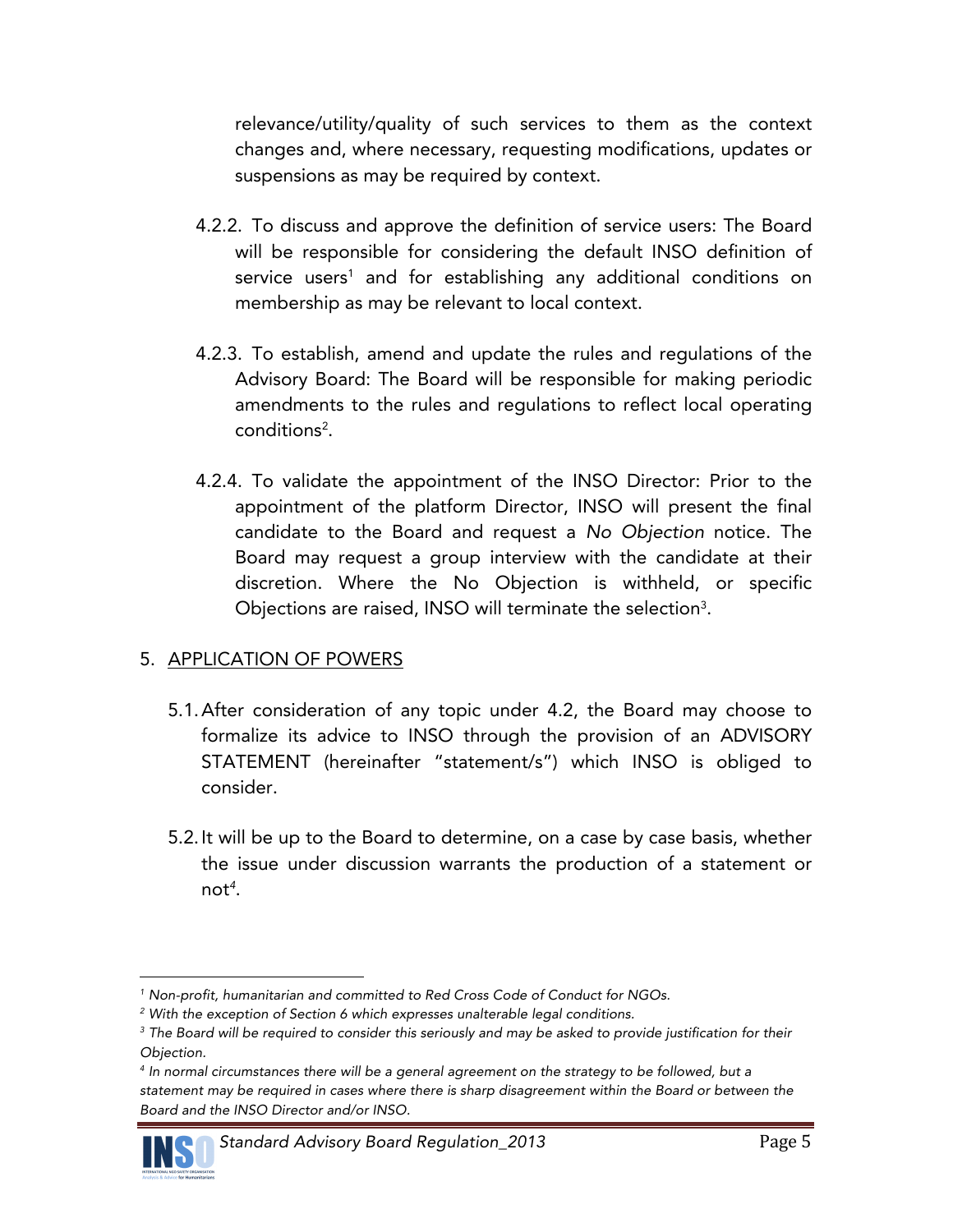- 5.3.The Board is not required to reach agreement or consensus in order to issue a statement, but if consensus is not reached then the statement must then reflect the disagreement and state the reason for it.
- 5.4.Statements can be written or verbal and will be reflected either within the minutes of the meeting or as a separate written statement annexed to the minutes. All statements will be made available to the wider NGO community.
- 5.5.Where written statements are made, responsibility for drafting and presenting written statements will be rotational amongst the members, unless a member volunteers.
- 5.6.Board statements will be taken to represent the official 'will' of the NGO community vis-à-vis the INSO platform and will be accorded a suitably high priority and status.
- 5.7.In the case where INSO rejects the application of a statement, it is obliged to provide a written explanation and justification for this at the earliest possibility.

## 6. LIABILITY & LIMITATIONS

- 6.1.The Board shall remain at all times an informal advisory body to the local INSO project and holds no binding legal, contractual or financial responsibility for INSO, the local INSO project or its staff which shall instead remain the exclusive responsibility of INSO and its legal partners (if any) at all times.
- 6.2.Under no circumstances may the Board request or compel INSO to adopt any service position or function that, in the exclusive opinion of INSO, would compromise the physical, legal, financial or moral safety or integrity of INSO, its legal partners or its staff and their families.



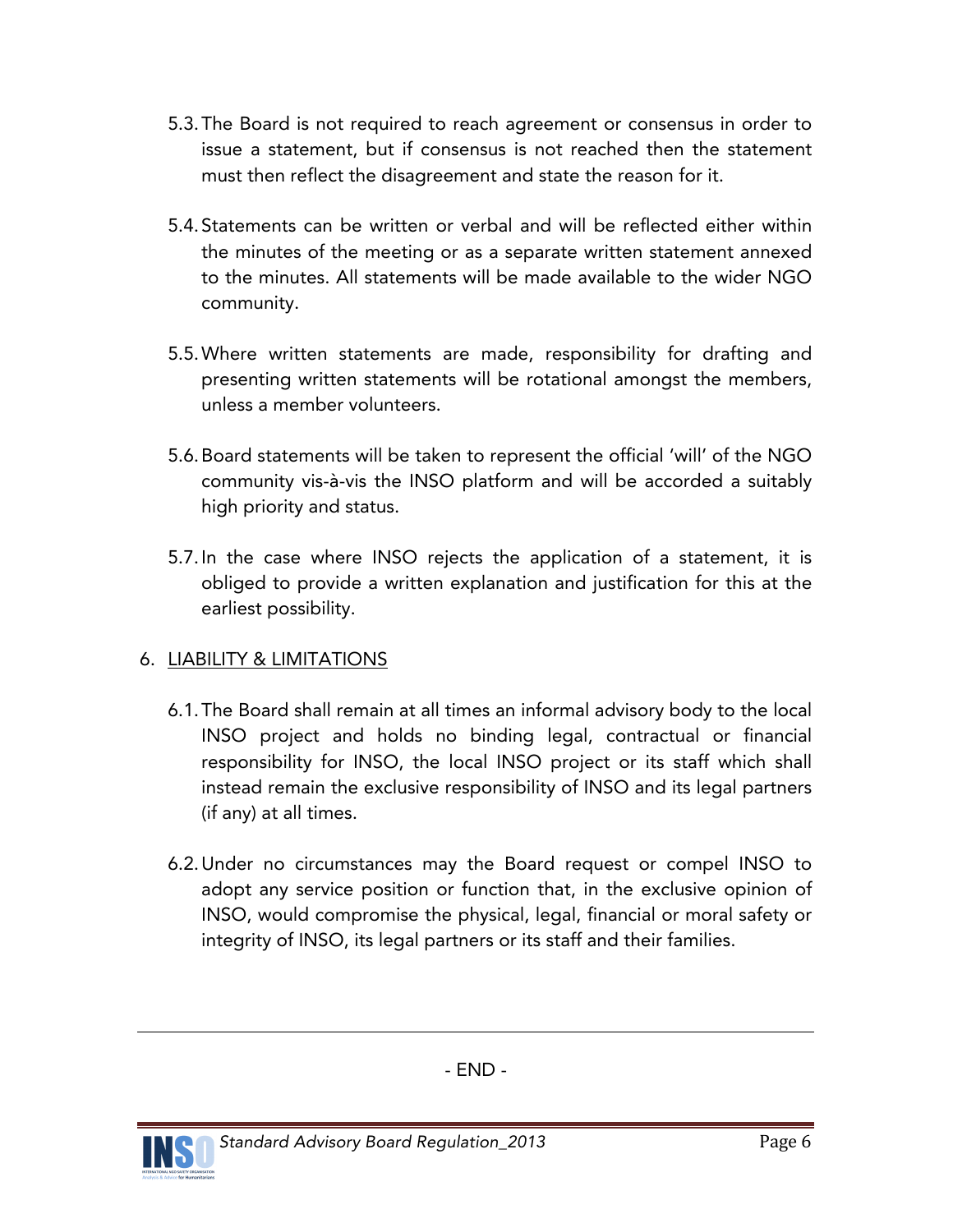## ANNEX 1 – MEMBERS OF THE BOARD

Valid as of: [DATE]

| <b>ORGANISATION</b> | <b>REPRESENTED BY</b> | <b>EMAIL</b> |
|---------------------|-----------------------|--------------|
|                     |                       |              |
|                     |                       |              |
|                     |                       |              |
|                     |                       |              |
|                     |                       |              |
|                     |                       |              |
|                     |                       |              |
|                     |                       |              |
|                     |                       |              |
|                     |                       |              |
|                     |                       |              |
|                     |                       |              |
|                     |                       |              |
|                     |                       |              |
|                     |                       |              |
|                     |                       |              |
|                     |                       |              |
|                     |                       |              |
|                     |                       |              |
|                     |                       |              |